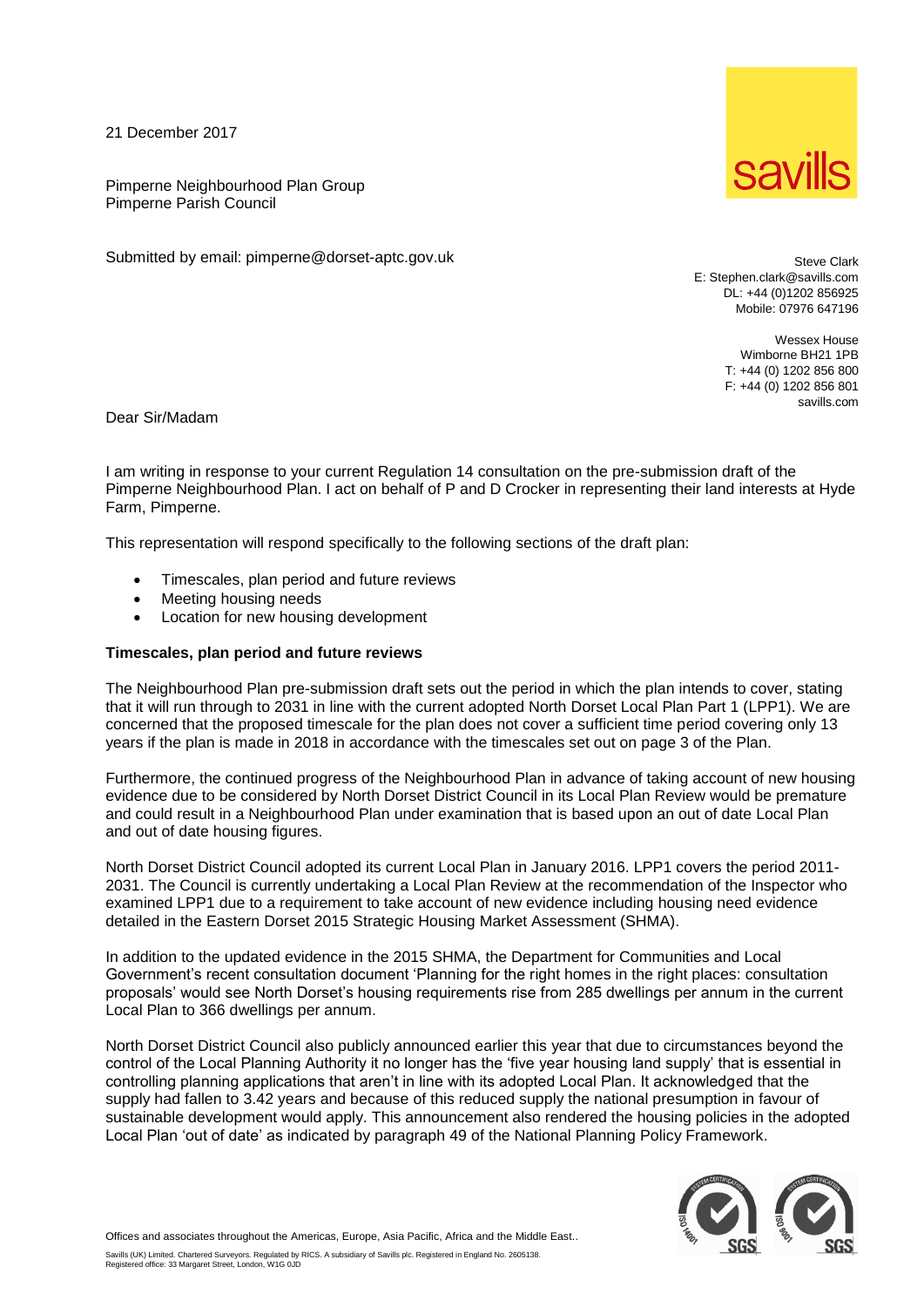

The Council is at an early stage of the local plan review but nevertheless is planning for a significant increase in the number of houses it is required to deliver as a result of the new housing need methodology that could be imposed by central government in national policy as early as April 2018. We believe it would be inappropriate for the Neighbourhood Plan to proceed to submission based on housing figures that are in an out of date local plan and are likely to have increased significantly by the time the neighbourhood plan has been submitted for examination. For these reasons we are of the view that proceeding to submission with the Neighbourhood Plan as currently drafted in the timescales proposed could lead to significant problems in its examination process. It would be wiser to defer submission until the details of the new housing need methodology due to be imposed by central government next year are known and the implications of any increased housing requirement in North Dorset can be fully considered by the Neighbourhood Plan Group.

The Local Plan Review is looking at a new plan period running from 2013-2033 but in reality this is likely to be extended during the review period to 2036 to take account of the fact it is unlikely to be adopted before 2021 and the plan should cover a 15-year time horizon. It is suggested that the Neighbourhood Plan takes this opportunity to consider aligning with the plan period of North Dorset's Local Plan Review to 2033.

## **Meeting Housing Needs**

The Neighbourhood Plan sets out on page 16 that '*the estimated housing need for Pimperne based on a 'prorata' proportion of the rural areas target in North Dorset Local Plan would be 39 dwellings for the period 2015- 2031'* It is not clear from the Neighbourhood Plan whether the methodology of proportioning out on a pro-rata basis to the villages, the countryside target of 825 dwellings has been agreed. We do not consider the approach to dividing the local plan figure out on a pro-rata basis to be a sound approach to distributing development in the countryside.

The settlements in North Dorset beyond the four main market towns have a high degree of variation in their sustainability and therefore their ability to accommodate new development. Pimperne is one of the more sustainable and larger villages in North Dorset and therefore it is reasonable to expect that it would need to take a higher proportion of the countryside requirement.

The Local Plan Review and future housing requirement context explained above will see a marked increase in the number of houses required across the District. This will also translate into a higher requirement beyond the four main market towns and could even lead to a change in the spatial distribution of development at a strategic level. In any case, the number of homes required in Pimperne is expected to increase and therefore the Neighbourhood Plan should look to increase its housing needs in line with projected increases and allocate more sites to ensure that it can meet these needs.

The Neighbourhood Plan states in respect of Affordable Housing that *'Although in the Local Plan affordable housing can be built as exception sites outside the settlement boundary, it is anticipated that this should not be necessary as the need for such homes should be met on the development sites included in this Plan.'*

The principle of affordable housing exception sites is grounded in national policy in the NPPF as well as local policy. Therefore if it can be demonstrated that there is a local need for affordable housing and this can be delivered on a rural exceptions site the Neighbourhood Plan should not seek to preclude such delivery. It is noted that this statement is not translated into the housing needs policy MHN and therefore it is questionable whether it is even needed at all, particularly given the precedence the rural exception policy in the NPPF would have over the Neighbourhood Plan.

We object to the Neighbourhood Plan's approach to the preclusion of any housing development to the eastern side of the A354. The landscape setting and settlement form chapter notes that *'The A354 road is the main corridor of movement through the area. The road has been engineered to keep traffic flowing along this strategic route (and it is heavily trafficked). So although busy it does not act as the 'high street' but is more akin to a bypass, and the presence of farm buildings and fields fronting onto its eastern side reinforce this distinction. The AONB advisor noted that the green, west facing slopes along the main road are important in maintaining the rural character of that part of the village.'*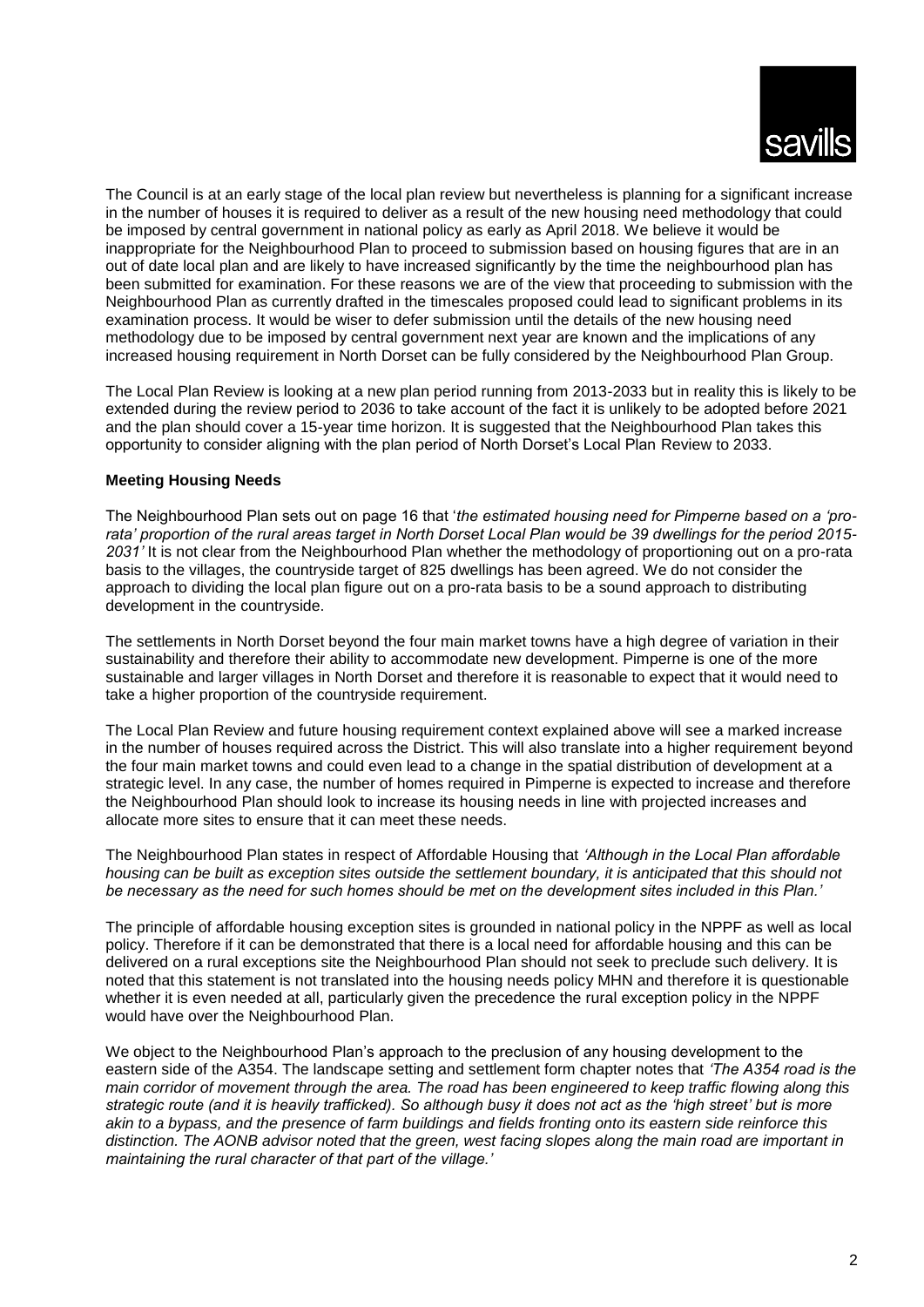

The land to the east has been excluded based on potential landscape impact on the AONB and the rural character it affords to the village. There is however already a degree of presence of built form to the east of the A354 which is historic and dates back more than 150 years. This built form in fact defines part of the historic character of Pimperne and some additional development on the eastern side of the road would reinforce the former ribbon pattern of the settlement that developed along the Salisbury Road.

Given the rising nature of the land to the east, the extent of development would be limited to the road frontage and therefore the visual impact on the AONB landscape would be limited with development set in the foreground of rising land behind. We are of the opinion that development to the east of the A354 could be designed in a sensitive manner to reflect the local distinctiveness of Pimperne with minimal intrusion to the quality of the AONB landscape. We suggest that additional opportunities on the eastern side of the A354 should be considered to meet the likely increase in the housing needs of the Parish and the Neighbourhood Plan presents the opportunity to review where this additional housing should be directed.

We object to the exclusion of any residential development opportunity to the east of the A354 and believe the approach to Policy MHN: Meeting Housing Needs should be amended to allocate additional sites for residential development in Pimperne to the east of the A354. This wop assist with achieving the rising housing requirements in the District and additional opportunities that are designed sensitively are considered to the east of the A354.

## **Location for new housing development**

P and D Crocker is disappointed that land to the south and east of Hyde Farm, Pimperne has been excluded from the Neighbourhood Plan allocations. It appears from the Pimperne Neighbourhood Plan Strategic Environmental Assessment – Options Stage Report that the sites have not been advanced primarily due to their visual impact on the AONB and concerns regarding crossing of the A354.

As stated above the character of Pimperne has historically seen built form on the eastern side of the A354. We would suggest that there is a solution to designing a quantum of development that would respect and reinforce the local character of Pimperne without causing harm to the AONB landscape. Any development on these sites would be viewed against a back drop of rising land and when viewed from across the valley would be seen in the context of the existing village and the A354 without affecting the rural character of the village. A sensitive design solution is achievable on these sites and taking them forward as allocations in the Neighbourhood Plan would assist in meeting the increased housing needs of the future.

In respect to the crossing of the A354 it is noted that the local concerns were not shared by the County Highway Authority who did not consider the impact to be severe. Nevertheless, there is scope to consider the provision of a pedestrian crossing over the A354 as off-site highway improvement works as part of any residential development proposal submitted in the future to address any significant highway impact.

For the above reasons we consider that the land to the south and east of Hyde Farm, Pimperne should be reconsidered as an allocation in the Neighbourhood Plan prior to its formal submission to the Local Planning Authority for examination.

## **Summary**

In summary we raise objection to the Neighbourhood Plan progressing as drafted and consider its submission should be delayed. We consider that the housing needs are no longer in accordance with increases expected in the near future, that the pro-rata distribution is an unsound basis for establishing the number of houses Pimperne should be planning for and that the preclusion of development to the east of the A354 is unnecessary.

Furthermore, we consider that land to the south and east of Hyde Farm, Pimperne should be reconsidered for allocation as the issues for its exclusion can be addressed through a sensitively designed proposal and through consideration of pedestrian crossing solutions. Further allocations in the Neighbourhood Plan would